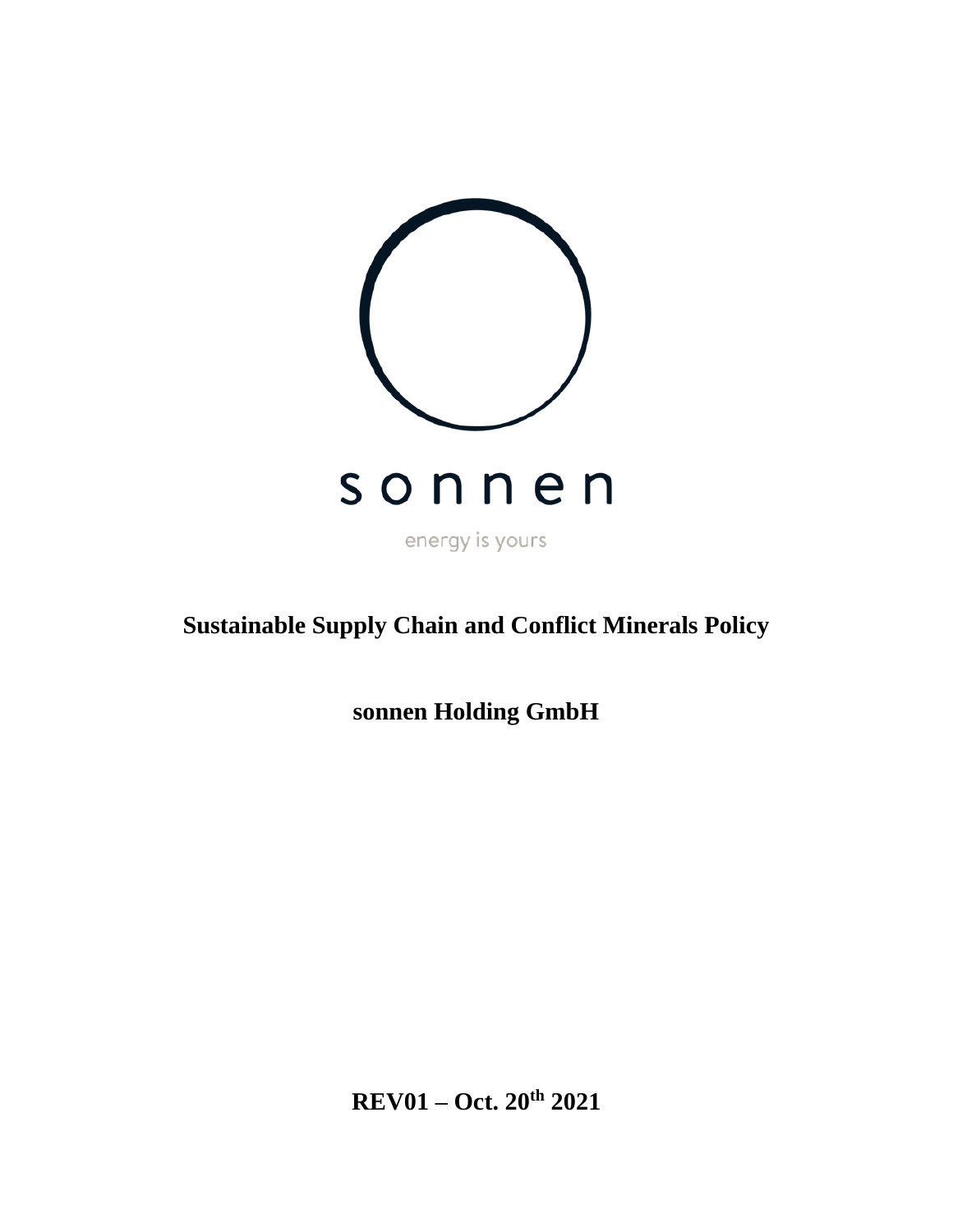In accordance with our Shell General Business Principles and Group Code of Conduct, sonnen Group companies seek to work with suppliers who contribute to sustainable development and are economically, environmentally and socially responsible.

We will develop and strengthen relationships with suppliers who are committed to the principles set out below or to similar standards through their own activities and the management of their own suppliers and sub-contractors.

Suppliers should provide workers with a dedicated whistle-blowing mechanism where grievances related to below topics can be logged confidentially.

Supplier performance in Sustainability and Conflict Minerals areas will be assessed against our requirements during on-site visits and performance review meetings. If violations or gaps are identified, sonnen will work closely with suppliers to help them improve their management systems and operations. If a supplier is unwilling or unable to meet our requirements, we may decide to remove it from our supply chain.

#### **CONFLICT MINERALS**

sonnen is committed to sustainability and conflict-free sourcing to ensure environmentally and socially responsible business operations. sonnen expects our suppliers to operate as follows:

Under the USA's Dodd-Frank Act, Section 1502, US-listed companies are required to disclose to the Securities and Exchange Commission (SEC) and the public whether any of their global products sold during the year contain Covered Minerals and whether Conflict Minerals are either necessary for the functionality or for the production of such products. These minerals are cassiterite (tin), columbite-tantalite (tantalum), gold and wolframite (tungsten) ("Covered Minerals"). If the Covered Minerals are sourced from any of the following countries: Democratic Republic of the Congo ("DRC"), Angola, Burundi, Central African Republic, Republic of Congo, Rwanda, South Sudan, Tanzania, Uganda and Zambia ("Conflict Countries") they are considered "Conflict Minerals".

Although not listed as a conflict mineral in the US Dodd-Frank Act, sonnen is expanding the above list on its own initiative to include the mineral lithium and all compounds in which lithium is contained. All set requirements should therefore apply equally to lithium.

sonnen, being a fully consolidated subsidiary of Royal Dutch Shell plc since 2019, is committed to responsible sourcing of Conflict Minerals and has established a due diligence framework in line with the [Organisation for Economic Co-operation and Development \(OECD\) guidance for](https://www.oecd.org/corporate/mne/mining.htm)  [responsible sourcing in mineral supply chains](https://www.oecd.org/corporate/mne/mining.htm) to identify and mitigate risks in our supply chains. sonnen does not directly source minerals from smelters and refiners, and thus collaborates closely with its upstream suppliers to ensure transparency and compliance with the legislation. All sonnen suppliers are expected to adopt the policies and management systems with respect to Conflict Minerals imposed by sonnen, and to exercise due diligence with their own suppliers.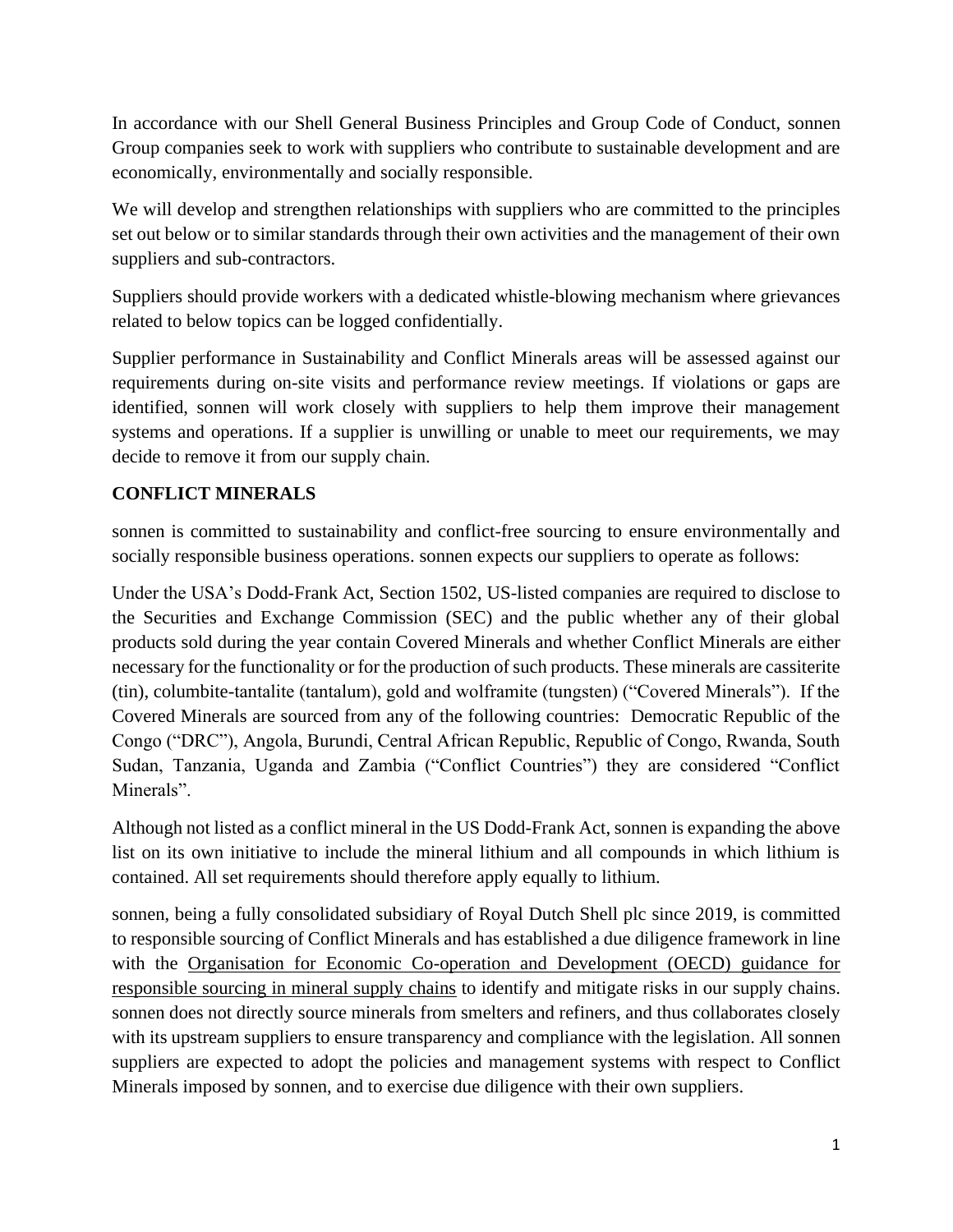Suppliers are required to ensure that the products supplied to sonnen do not contain Conflict Minerals, or in case the products contain Conflict Minerals, these

- do not originate from Conflict Countries; and
- if Conflict Minerals originate from a mine in a Conflict Country the mine has been verified by an independent third party private sector audit to be conflict-free; or
- the Conflict Minerals originate from scrap; or
- from recycled sources.

### **BUSINESS INTEGRITY**

Suppliers comply with all applicable laws and regulations.

Suppliers should not tolerate, permit or engage in bribery, corruption or unethical practices.

Suppliers support fair competition. Conflicts of interest are avoided.

## **HEALTH, SAFETY, SECURITY, ENVIRONMENT (HSSE) & SOCIAL PERFORMANCE (SP)**

Suppliers have a systematic approach to HSSE & SP management designed to ensure compliance with all applicable laws and regulations and to achieve continuous performance improvement.

Suppliers:

- are committed to protect the environment in compliance with all applicable environmental laws and regulations;
- use energy and natural resources efficiently;
- continually look for ways to minimise waste, emissions and discharge of their operations, products and services;
- respect their neighbours and contribute to the societies in which they operate
- manage the social impacts of their activities carefully and enhance the benefits to local communities
- recognize that regular dialogue and engagement with stakeholders is essential. In interactions with employees, business partners and local communities, seek to listen and respond to them honestly and responsibly.

## **LABOUR AND HUMAN RIGHTS**

Suppliers conduct their activities in a manner that respects human rights as set out in the United Nations Universal Declaration of Human Rights and the core conventions of the International Labour Organization (ILO) including ensuring:

- no use of child labour
- no use of forced, prison or compulsory labour
- no payment of recruitment fees by workers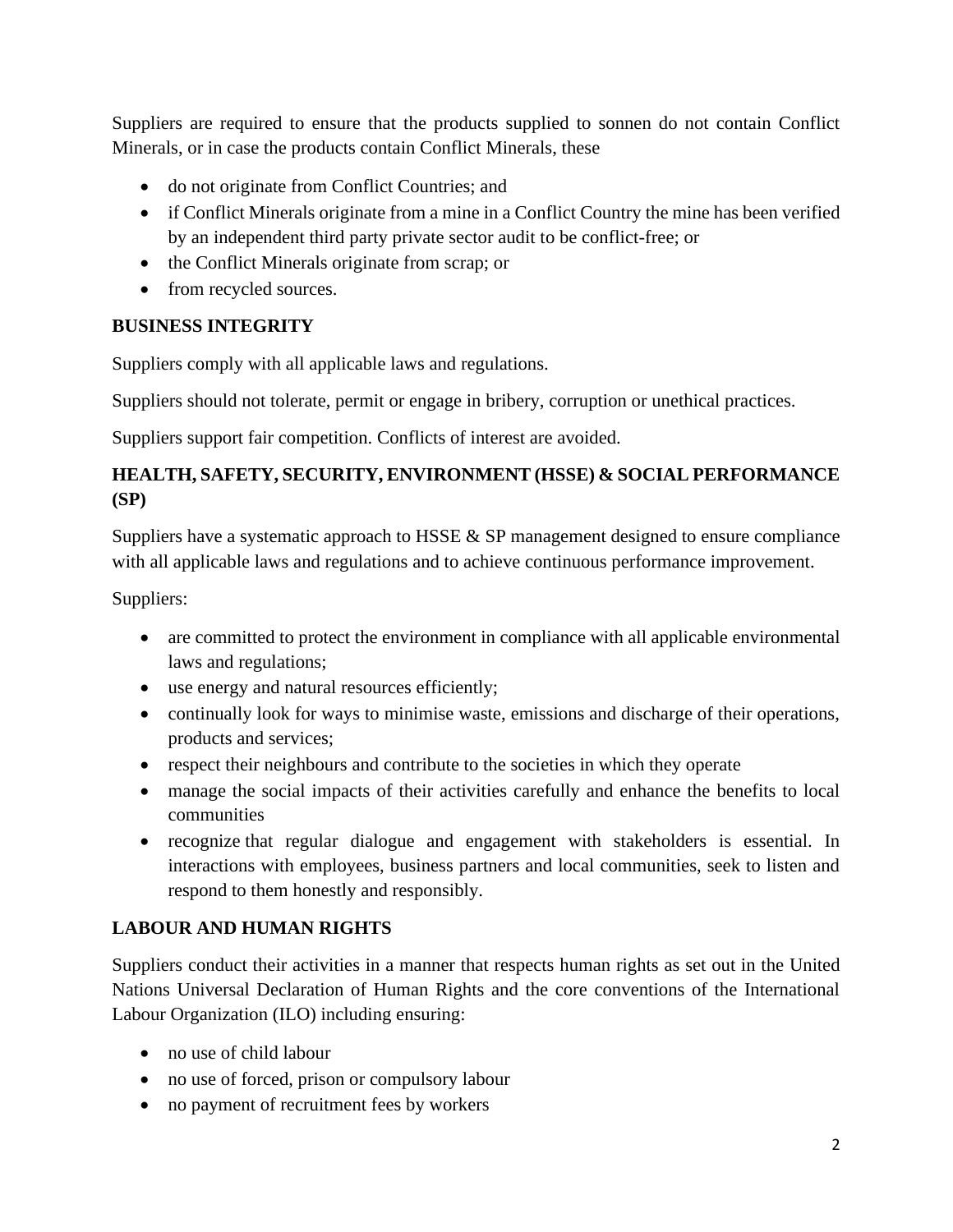- Compliance with all applicable laws and regulations on freedom of association and collective bargaining
- a safe, secure and healthy workplace and not tolerating discrimination, harassment or retaliation
- Compliance with all applicable laws and regulations on working hours
- providing wages and benefits that meet or exceed the national legal standards.

#### **MAKING LOWER-CARBON CHOICES**

sonnen commits to supply the world with clean energy. We continually work with our suppliers to find ways to reduce greenhouse gas emissions across our supply chains.

We also utilized a new interactive tool for suppliers to set a target and track, among other things, their emissions performance against other suppliers to Shell in their industry. The Shell Supplier Energy Transition Hub was created in collaboration with 50 of our major suppliers, who began trialling it in 2020. We expect to roll it out to other suppliers starting in 2021.

#### **REDUCING WASTE**

We are working with our suppliers to help develop a circular economy, where battery from our end of life products are recycled or reused.

Suppliers are also playing an important role in recycling materials when we decommission projects.

We are also supporting this change to a circular economy through our procurement choices, which are the type of responsible commercial decisions that customers expect us to make.

## **REPORTING**

sonnen encourages all suppliers to actively share their efforts such as sustainability reports, audit certificates or other related documents. This exchange is meant to strengthen the dialogue as well as sharing of best practices. The communication may happen via known contact persons throughout the company or directly via sustainability@sonnen.de.

#### **GLOBAL HELPLINE**

If suppliers seek advice on any matter relating to the Code of Conduct or wish to report a concern, they can contact the Global Helpline, available at [https://shell.alertline.eu/gcs/welcome.](https://shell.alertline.eu/gcs/welcome) This is available 24 hours a day, seven days a week, via a telephone and through the internet, and staffed by an independent third party who are able to provide assistance in multiple languages. The reports may be submitted via call or anonymously if wished.

The Global Helpline enables sonnen stakeholders to raise concerns or dilemmas, or to seek advice on a matter related to compliance with the law and our business principles (SGBP) and Code of Conduct, in full confidence and without fear of retaliation.